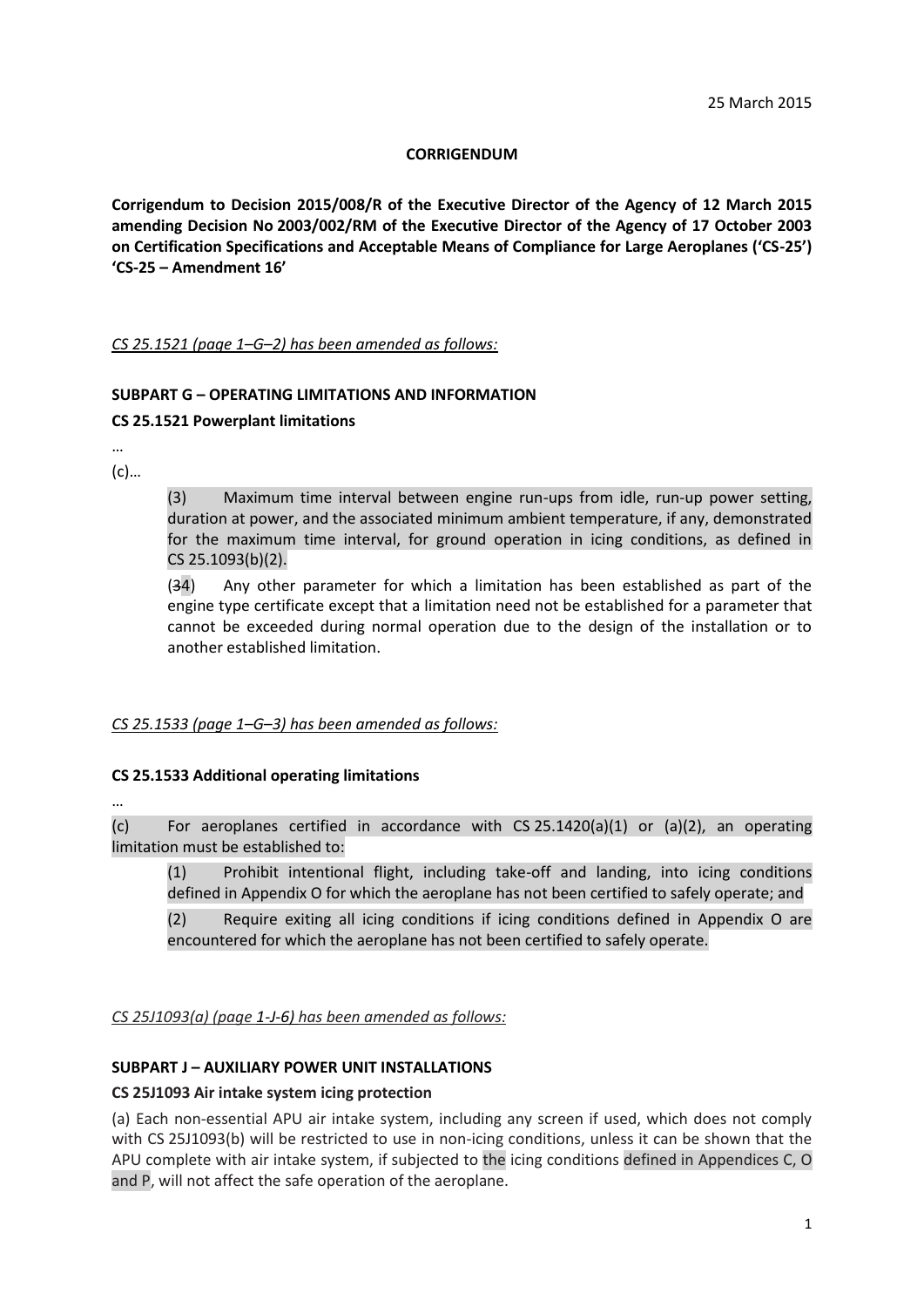## **CS 25J1093 Air intake system icing protection**

…

## (b) For essential APUs:

Each essential APU, with all icing protection systems operating, and screen if used, must:

(1) operate throughout its flight power range in the icing conditions defined in Appendices C, O and P, and in falling and blowing snow within the limitations established for the aeroplane for such operation, without the accumulation of ice on the APU, air intake system components or airframe components that would do any of the following:

Adversely affect installed APU operation or cause a sustained loss of power; or an unacceptable increase in gas path operating temperature; or an airframe/APU incompatibility; or

(ii) Result in unacceptable temporary power loss or APU damage; or

(iii) Cause a stall, surge, or flameout or loss of APU controllability (for example, rollback).

(2) operate for a minimum of 30 minutes on the ground in the icing conditions shown in Table 1 of CS 25.1093(b)(2), unless replaced by similar test conditions that are more critical. These conditions must be demonstrated with the available icing protection (if applicable) at its critical condition, without adverse effect. The applicant must document the APU minimum ambient temperature demonstrated, if any, and establish the aeroplane operating limitations.

*Appendix C, Part II (page 1–App C–1) has been amended as follows:*

# **APPENDIX C**

#### **Part II - Airframe Ice Accretions for Showing Compliance with Subpart B**

(a) *Ice accretions - General*

…

(1) Take-off Ice is the most critical ice accretion on unprotected surfaces, and any ice accretion on the protected surfaces appropriate to normal ice protection system operation, occurring between lift-off the end of the take-off distance and 122 m (400 ft) above the take-off surface, assuming accretion starts at lift-off the end of the take-off distance in the take-off maximum icing conditions of Part I, paragraph (c) of this Appendix.

(2) Final Take-off Ice is the most critical ice accretion on unprotected surfaces, and any ice accretion on the protected surfaces appropriate to normal ice protection system operation, between 122 m (400 ft) and either 457 m (1 500 ft) above the take-off surface, or the height at which the transition from the takeofftake-off to the en route configuration is completed and  $V_{FTO}$  is reached, whichever is higher. Ice accretion is assumed to start at liftoff the end of the take-off distance in the take-off maximum icing conditions of Part I, paragraph (c) of this Appendix.

…

(d) …

(2) The ice accretion starts at lift-off the end of the take-off distance;

…